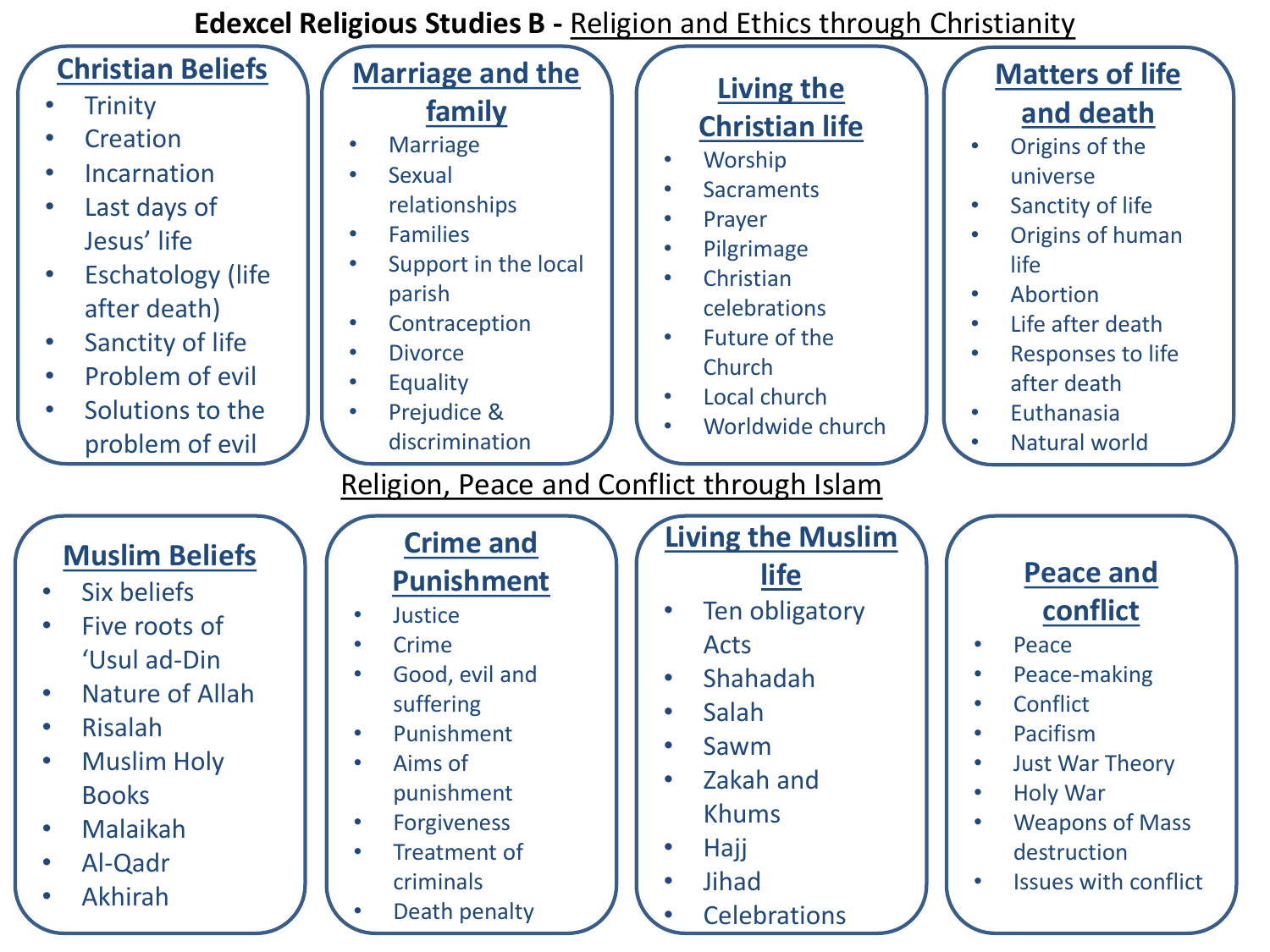### **Edexcel Religious Studies B -** Religion and Ethics through Christianity

| Lachech Rengious Staures De Rengion and Luncs through Christianity                                                                                                                                                                                                                                                               |                                                                                                                                                                                                                                                                                      |                                                                                                                                                                                                      |                                                                                                                                                                                                                                                                                              |  |  |
|----------------------------------------------------------------------------------------------------------------------------------------------------------------------------------------------------------------------------------------------------------------------------------------------------------------------------------|--------------------------------------------------------------------------------------------------------------------------------------------------------------------------------------------------------------------------------------------------------------------------------------|------------------------------------------------------------------------------------------------------------------------------------------------------------------------------------------------------|----------------------------------------------------------------------------------------------------------------------------------------------------------------------------------------------------------------------------------------------------------------------------------------------|--|--|
| <b>Christian Beliefs</b><br><b>Trinity</b><br>Creation<br>$\bullet$<br><b>Incarnation</b><br>$\bullet$<br>Last days of<br>$\bullet$<br>Jesus' life<br><b>Eschatology (life</b><br>$\bullet$<br>after death)<br>Sanctity of life<br>$\bullet$<br>Problem of evil<br>$\bullet$<br>Solutions to the<br>$\bullet$<br>problem of evil | <b>Marriage and the</b><br>family<br><b>Marriage</b><br><b>Sexual</b><br>$\bullet$<br>relationships<br><b>Families</b><br>$\bullet$<br>Support in the local<br>$\bullet$<br>parish<br>Contraception<br>٠<br><b>Divorce</b><br>$\bullet$<br>Equality<br>Prejudice &<br>discrimination | Living the<br><b>Christian life</b><br>Worship<br><b>Sacraments</b><br>Prayer<br>Pilgrimage<br>Christian<br>$\bullet$<br>celebrations<br>Future of the<br>Church<br>Local church<br>Worldwide church | <b>Matters of life</b><br>and death<br>Origins of the<br>universe<br>Sanctity of life<br>$\bullet$<br>Origins of human<br>$\bullet$<br>life<br>Abortion<br>$\bullet$<br>Life after death<br>$\bullet$<br><b>Responses to life</b><br>after death<br>Euthanasia<br>$\bullet$<br>Natural world |  |  |
| tes:                                                                                                                                                                                                                                                                                                                             |                                                                                                                                                                                                                                                                                      |                                                                                                                                                                                                      | Exam Practice - What do the GCSE questions look like?                                                                                                                                                                                                                                        |  |  |
| vise the four topics and the sub areas                                                                                                                                                                                                                                                                                           |                                                                                                                                                                                                                                                                                      |                                                                                                                                                                                                      | To test knowledge and understanding:<br>Outline three (3)                                                                                                                                                                                                                                    |  |  |
| san wasing analyzed and analyzed and the asset                                                                                                                                                                                                                                                                                   |                                                                                                                                                                                                                                                                                      |                                                                                                                                                                                                      |                                                                                                                                                                                                                                                                                              |  |  |

**Note** 

Revise the four topics and the sub areas

When revising each sub area, think of the exam question structure.

For questions b, c and d don't forget to refer to divergent views – Roman Catholics, Liberal Protestants , Evangelicals Your conclusion MATCHES the evidence you have presented. It clearly EITHER for OR against. It CANNOT be in the middle – a decision is made and is fully supported.

**Three Simple Sentences** Explain two...  $(4)$ P+E+E and P+E+E Explain two... In your answer you must refer to a source of wisdom and authority. (5)  $P+E+E$  &  $P+E+E$  (SWA) To test knowledge and understanding AND your ability to evaluate: 'Quote' Evaluate this statement considering arguments for and against. (12)

P+E+E and P+E+ E, P+E +E and P+E +E ( SWA) + Justified Conclusion: P+E+E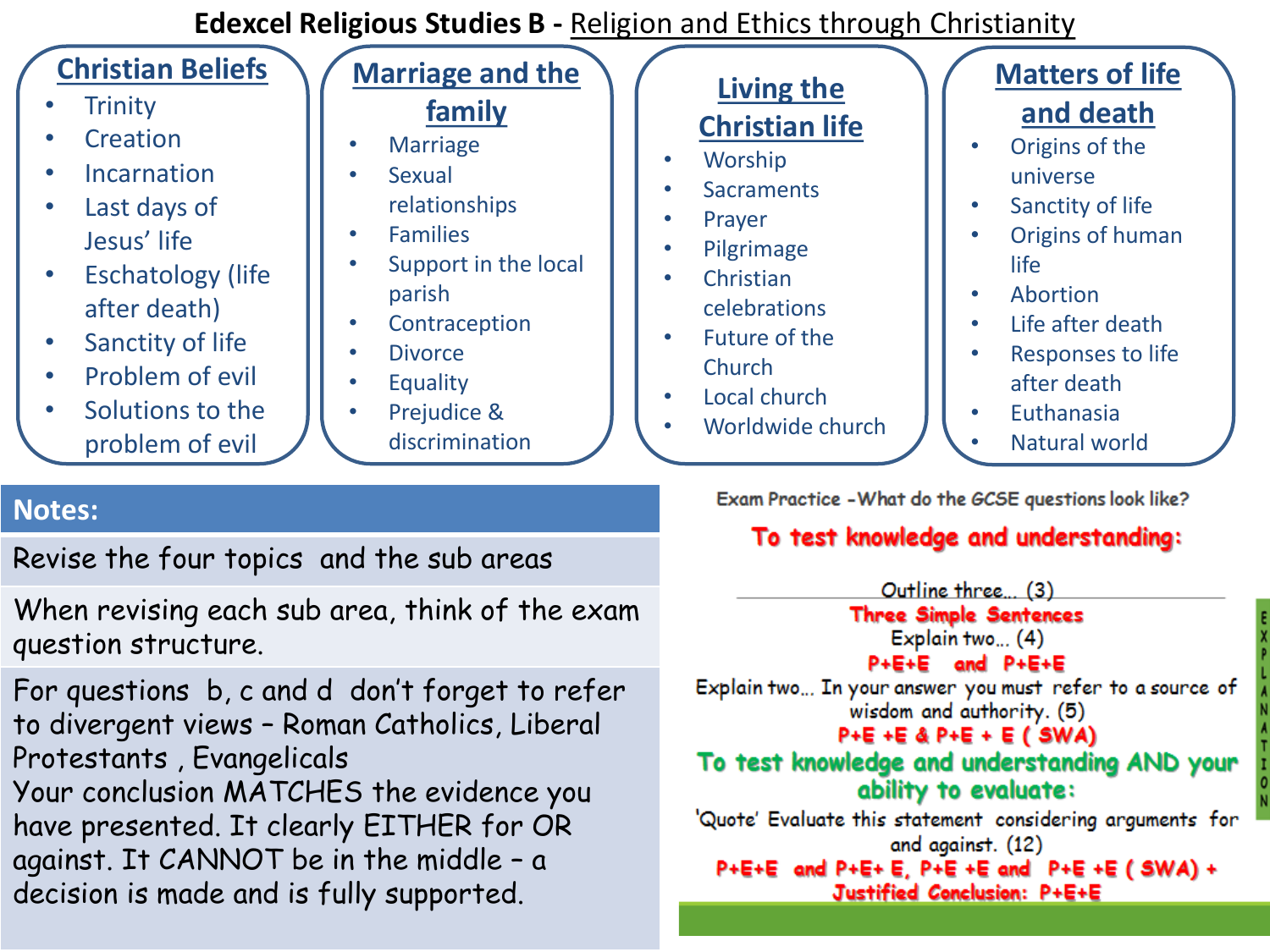### **Edexcel Religious Studies B -Religion, Peace and Conflict through Islam**

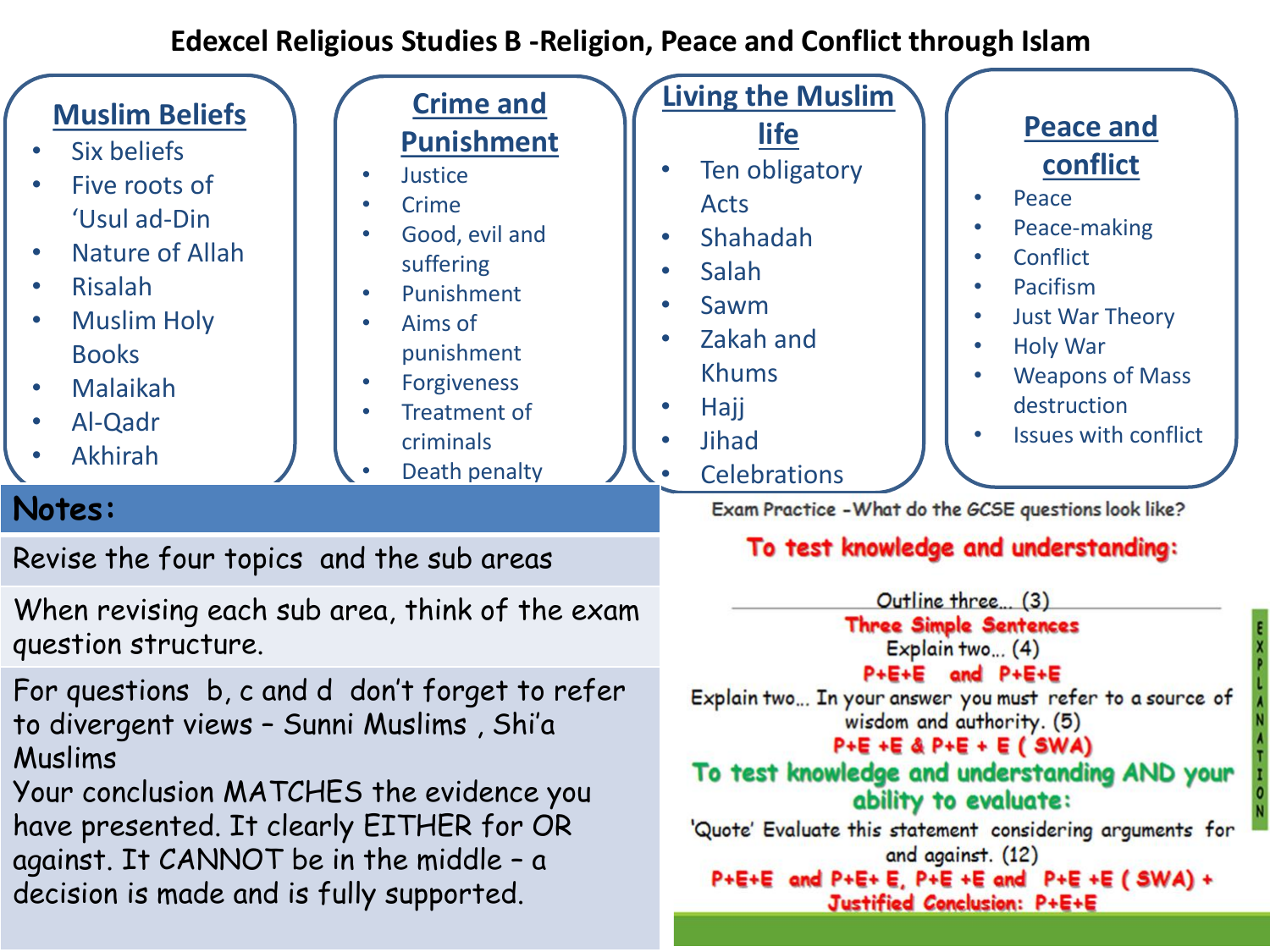### **Methods**

 $\checkmark$  Mind maps

- Flash cards
- Quizlet.com
- **BBC Bitesize** videos
	- ✓ Quizzes
	- $\sqrt{\ }$  Revision guides
- ✓ Past papers
- $\checkmark$  Test yourself with a friend

**Practice exam questions using your revision guide – available to purchase from school** At the bottom of the page there are practice questions, have a go at timing yourself and answering them – the answers are at the back of the book for your to check how you did. A)=3mins b)=4 mins c)=5 mins d)=12mins

# How should I revise for GCSE RS?

#### **Websites**

WWW

Key words practice

www.quizlet.com/annabrotherton Click Folders, then Year 11 General RE knowledge & videos www.bbc.co.uk/education/subjects Practice papers – https://qualifications.pearson.com/ en/qualifications/edexcelgcses/religious-studies-b-2016.html Click Course Materials

#### **How to get a grade 8/9**

**TOP TIPS** - Put your phone is another room

when you revise. - Work towards

goals and reward

- Ask for help if

you need it.

yourself.

-Use your revision guide as much as you can. 10 mins every day between now and the exam will add up to a many hours. -Know your key words and use them in your answers. -Always write 2 PEE paragraphs in b) and c). -Always write PEE paragraphs FOR and AGAINST in d). -NEVER forget to include a justified conclusion in d). -Don't rely on just learning certain topics to get you by. -SPAG! 1 Mark lost could be the difference between 4/5 or 7/8. -Learn short sources of wisdom and authority for each topic. -You CAN use them more than once in the exam. e.g. in b) and d)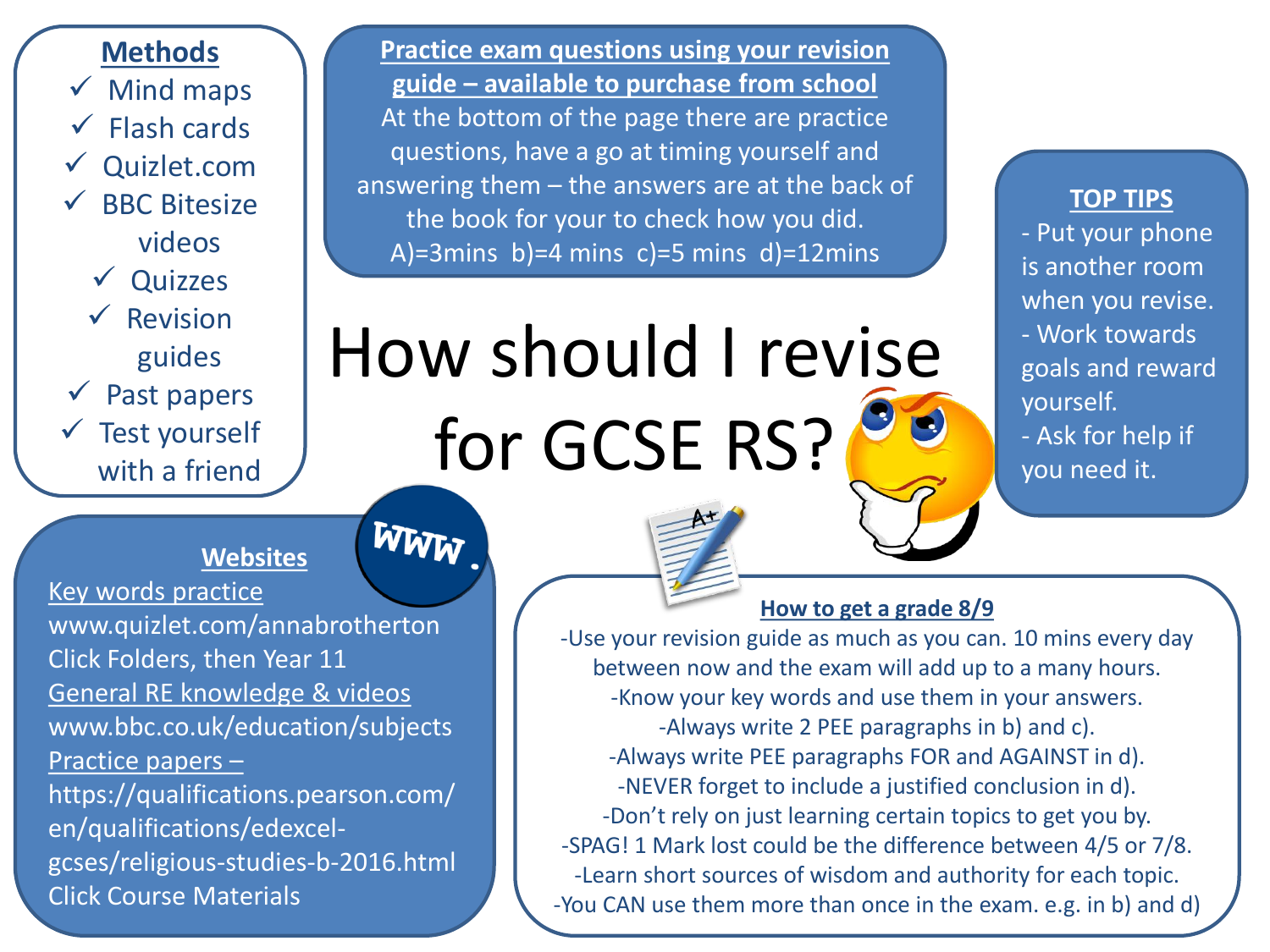**Exam Practice -What do the GCSE questions look like?**

## **To test knowledge and understanding:**

Outline three… (3) **Three Simple Sentences** Explain two… (4) **P+E+E and P+E+E** Explain two… In your answer you must refer to a source of wisdom and authority. (5) **P+E +E & P+E + E ( SWA) To test knowledge and understanding AND your ability to evaluate:**  'Quote' Evaluate this statement considering arguments for and against. (12) **P+E+E+A and P+E+E+A, P+E+E+A and P+E+E+A ( SWA) + Justified Conclusion: P+E+E (+ A)**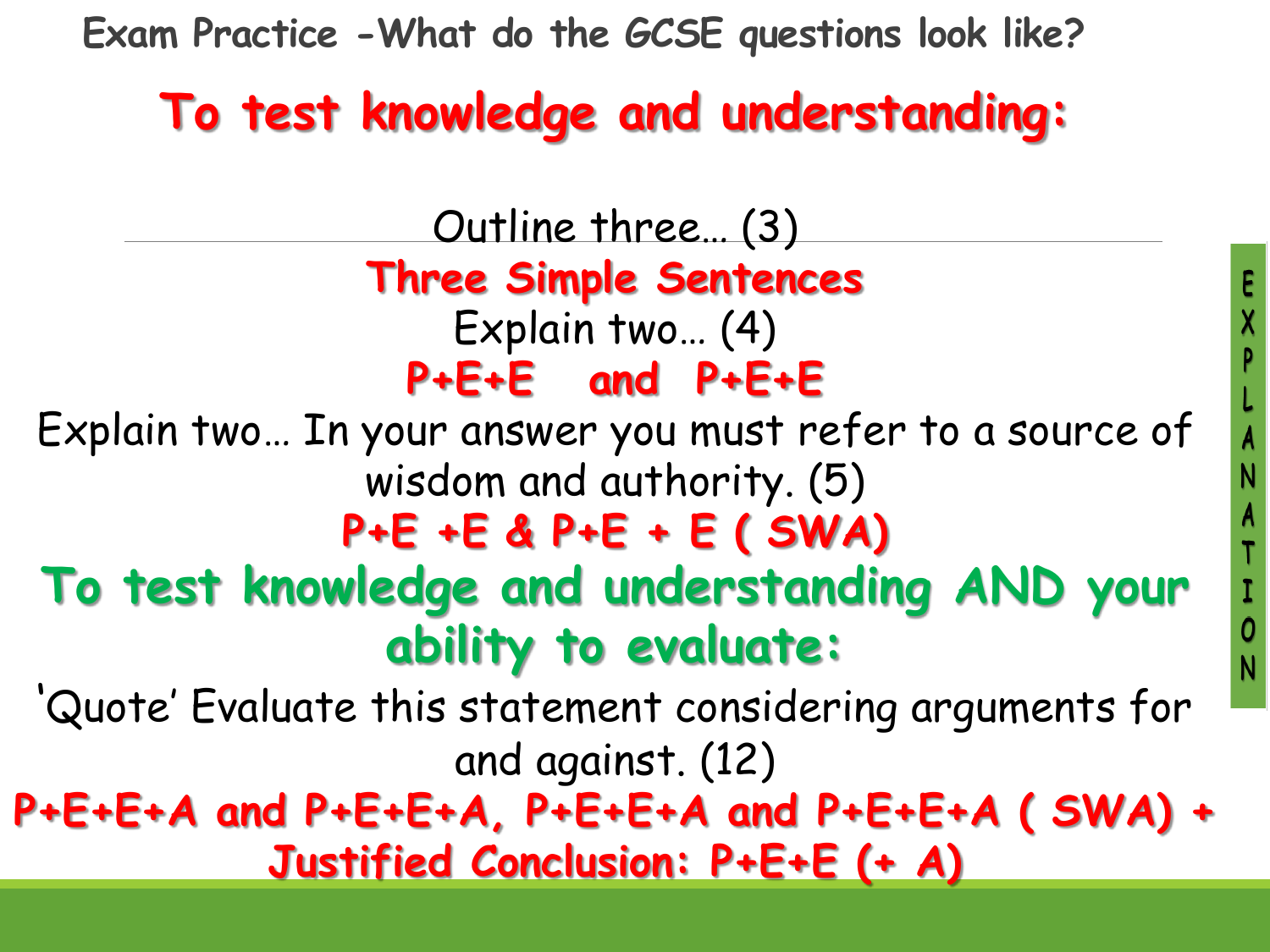## a) Questions – 3 marks

a) questions are factual recall questions. They will start with either Outline or State.

Examples:

a) Outline three ways Christians worship God. (3)

a) State three religious traditions other than the main religious tradition of Great Britain. (3)

DO:

- $\checkmark$  Give three facts
- ✓ Three **SEPARATE** sentences

Do NOT:

- $\boldsymbol{\times}$  Have three facts in one sentence.
- $\boldsymbol{\times}$  Explain only facts.

**Top Tip: one sentence per mark = 3 sentences**

If you write your answer in one sentence, you will only get 1 mark – EVEN if all your points are correct!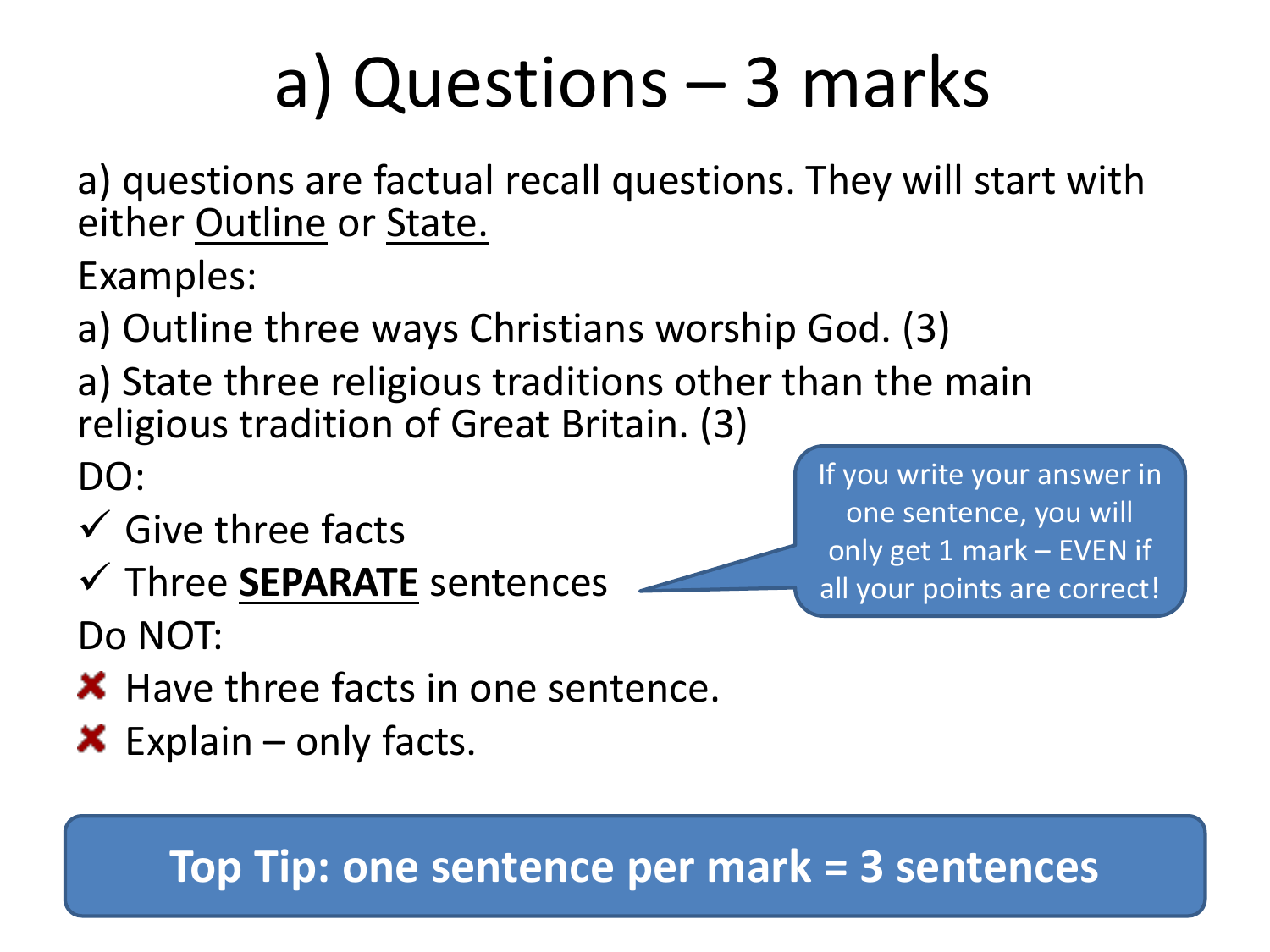## b) Questions – 4 marks

b) questions are explain questions and will ask you to demonstrate your knowledge and understanding. Examples:

b) Explain two reasons why the Trinity is important to Christians. (4)

b) Explain two reasons why prayer is important to Muslims. (4) DO:

 $\checkmark$  Give 2 PEE paragraphs

 $\checkmark$  Have 2 clear separate paragraphs with different points Do NOT:

**X** Forget to explain your points

**X** Have 4 points thinking that will get you 4 marks  $-$  IT WON'T!

### **Top Tip: 2 Point Evidence Explanation paragraphs = 4 marks**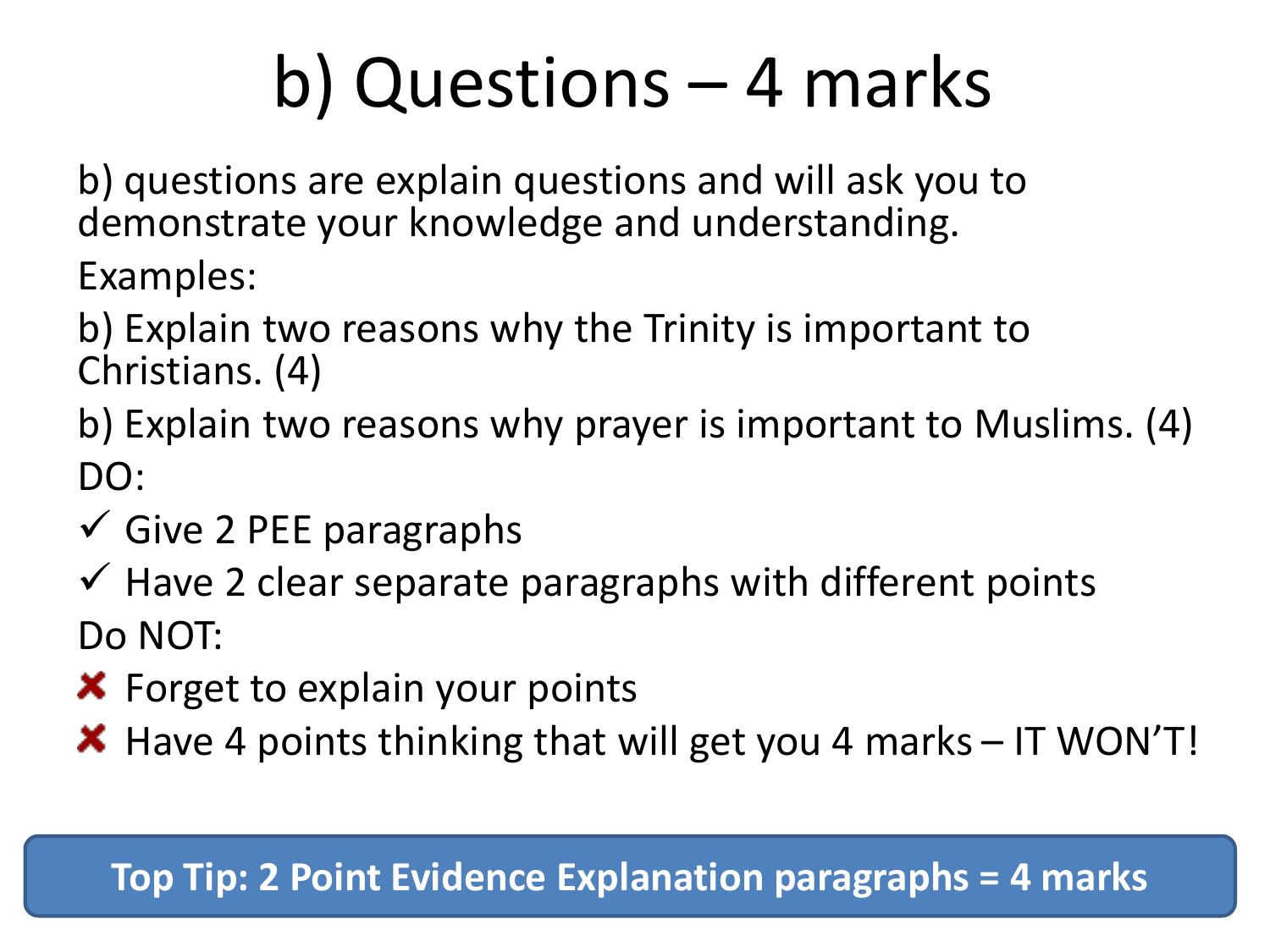## c) Questions – 5 marks

c) questions are explain questions and will ask you to demonstrate your knowledge and understanding with reference to a source of wisdom and authority.

Examples:

c) Explain two reasons why the Trinity is important to Christians. In your answer you should refer to a source of wisdom and authority. (5) DO:

- $\checkmark$  Give 2 PEE paragraphs
- $\checkmark$  Have 2 clear separate paragraphs with different points
- $\checkmark$  Paraphrase i.e. give quotations but that do not need to be word for word

Do NOT:

- **X** Forget to explain your points
- $\boldsymbol{\times}$  Make up a quotation it needs to be accurate and from the original source.

**Top Tip: 2 Point Evidence Explanation paragraphs with a source of wisdom and authority = 5 marks**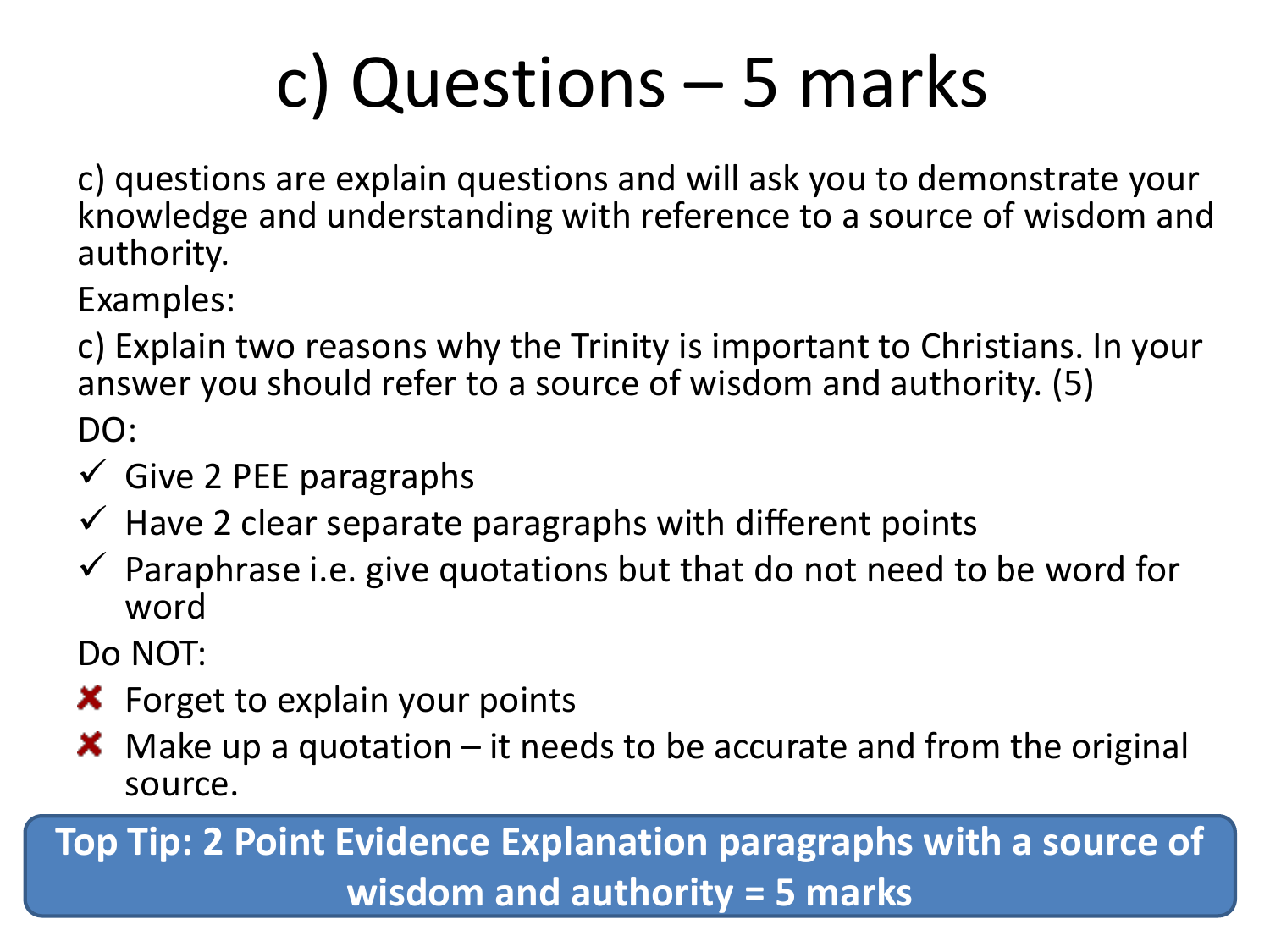## d) Questions – 12 or 15 marks

d) questions are evaluation questions and will ask you to look at both sides of an argument **and come to a justified conclusion.**

Examples:

d) 'Allah's omnipotence is his most important characteristic.' Evaluate this statement considering arguments for and against. In your answer you should refer to –different Muslim points of view –Muslim teachings –a justified conclusion

DO:

- $\checkmark$  Give 2 PEE paragraphs FOR and 2 PEE paragraphs AGAINST
- $\checkmark$  Include a source of wisdom and authority.
- $\checkmark$  Include a justified conclusion with new evaluative information
- $\checkmark$  Watch your SPAG an additional 12 marks are awarded for SPAG in d) questions over the 2 papers.

Do NOT:

- $\boldsymbol{\times}$  Repeat what you have already said in the conclusion.
- **X** Run out of time and forget a conclusion. **Without it, only 3 marks can be awarded out of 12.**